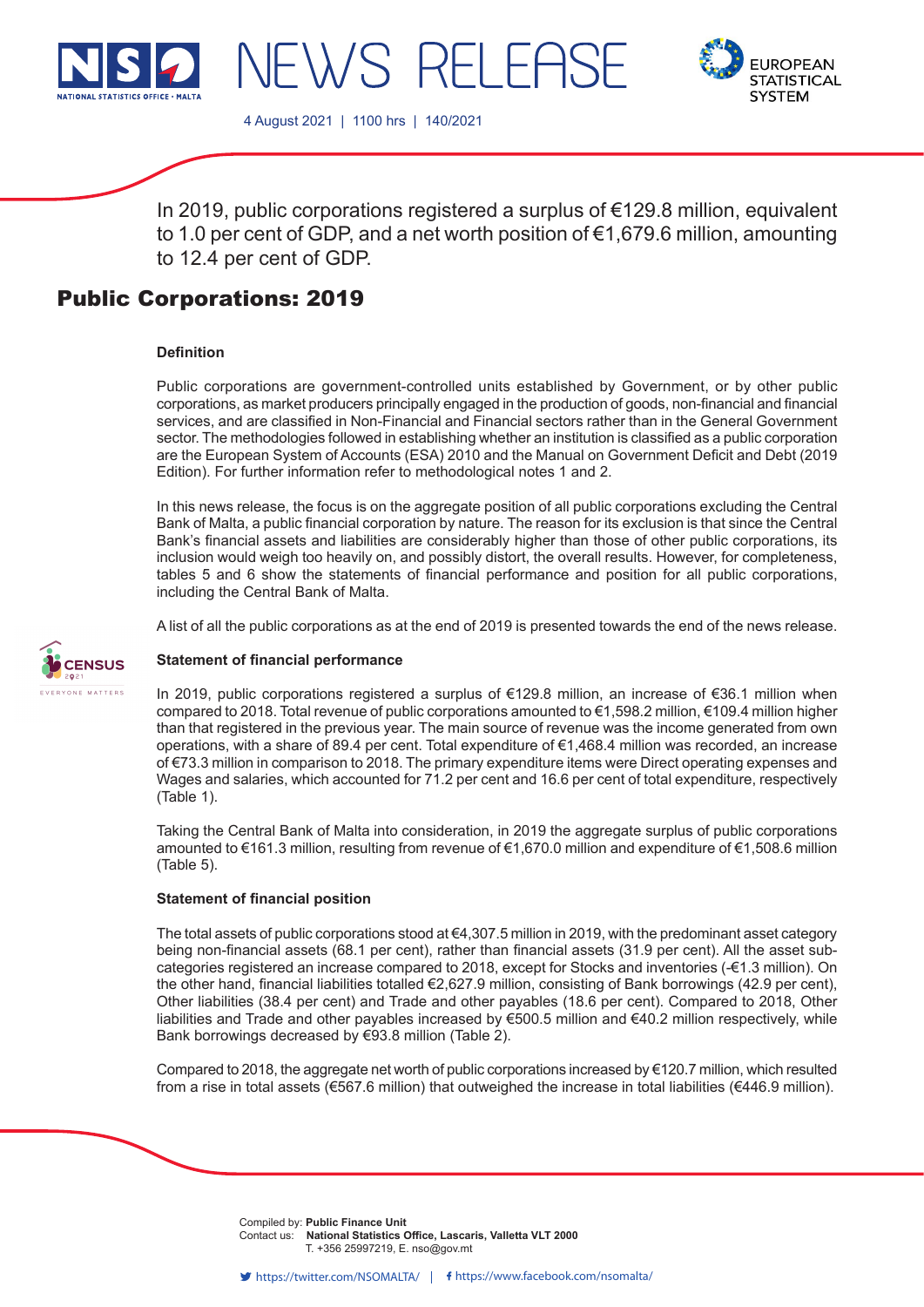By 2019, the net worth of public corporations had reached €1,679.6 million1 (Table 2).

Taking into account all the public corporations, including the Central Bank of Malta, in 2019 the net worth stood at €2,167.2 million, resulting from the difference between total assets of €13,595.6 million and total liabilities of €11,428.4 million (Table 6).

#### **Analysis by NACE**

In 2019, there were 53 public corporations, including the Central Bank of Malta.

The sector with the highest revenue and expenditure of public corporations was the Electricity, gas, steam and air conditioning supply sector, with amounts of €480.5 million and €458.0 million, respectively. In this respect, other key sectors were the Transport and storage and Wholesale and retail trade sectors. The Construction sector recorded the highest surplus, which totalled €41.3 million, followed by the Electricity, gas, steam and air conditioning supply sector which registered a surplus of €22.5 million (Table 3).

The Electricity, gas, steam and air conditioning supply sector accounted for the highest share of public corporation assets and liabilities, which stood at 36.2 per cent and 32.4 per cent, respectively (Table 4).

<sup>1</sup>The majority of increases in the non-financial assets and liabilities were largely driven by the introduction of the new accounting standard IFRS 16 'Leases' across all public corporations.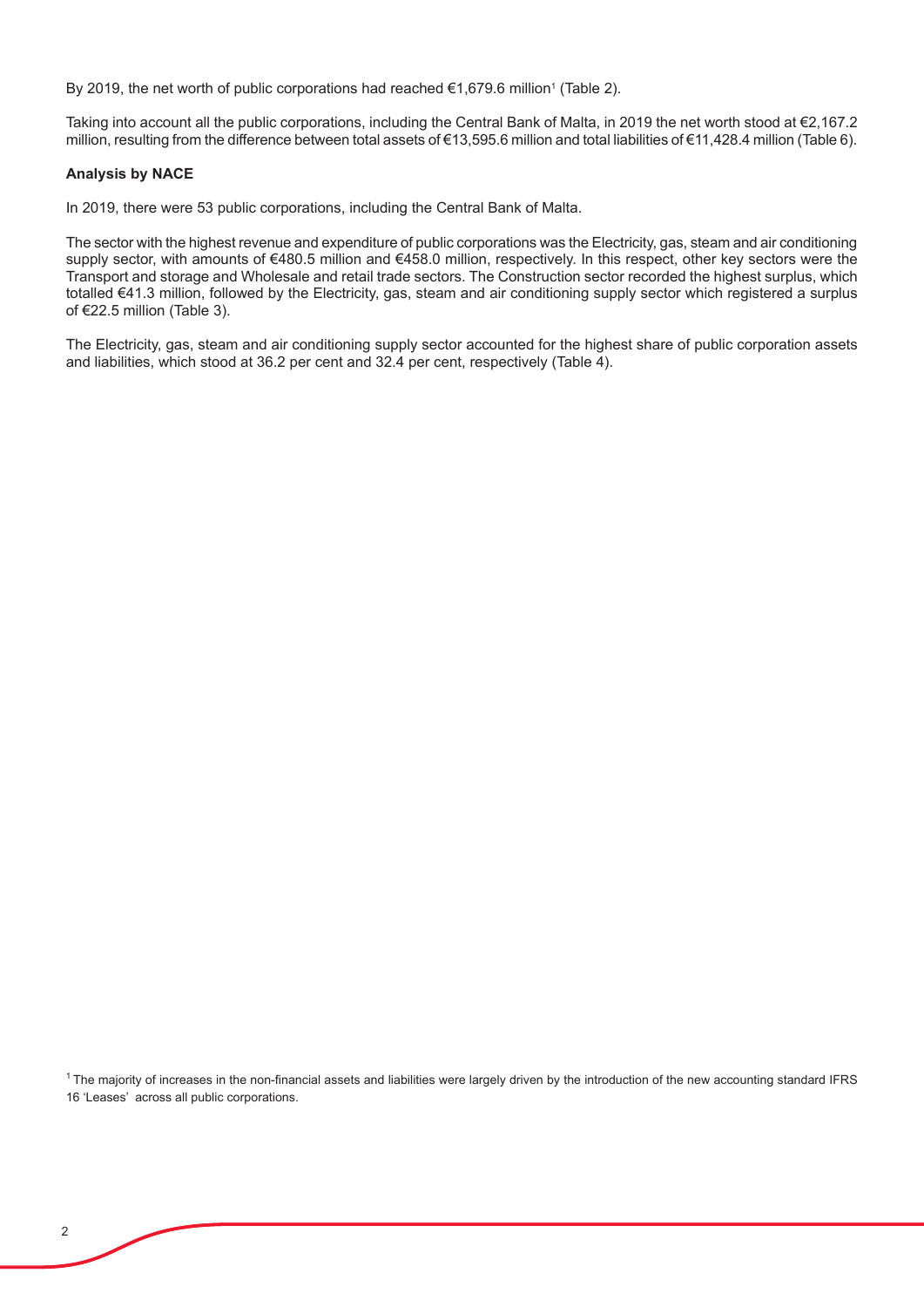| Table 1. Public Corporations' Statement of Financial Performance |           |           |           |           |  |  |  |
|------------------------------------------------------------------|-----------|-----------|-----------|-----------|--|--|--|
|                                                                  |           | € 000     |           |           |  |  |  |
|                                                                  | 2016      | 2017      | 2018      | 2019      |  |  |  |
| Income generated from own operations                             | 1,077,875 | 1,192,014 | 1,341,472 | 1,429,234 |  |  |  |
| Subsidies                                                        | 67,738    | 66,999    | 80,860    | 85,793    |  |  |  |
| Finance income                                                   | 16,171    | 6,720     | 7,974     | 7,118     |  |  |  |
| Other revenue                                                    | 56,609    | 113,499   | 58,515    | 76,075    |  |  |  |
| Total Revenue                                                    | 1,218,393 | 1,379,232 | 1,488,822 | 1,598,221 |  |  |  |
| Direct operating expenses                                        | 700,782   | 850,987   | 1,032,330 | 1,046,074 |  |  |  |
| Wages and salaries                                               | 203,826   | 214,774   | 234,351   | 243,405   |  |  |  |
| Depreciation                                                     | 70,983    | 68,932    | 72,195    | 83,362    |  |  |  |
| Finance costs                                                    | 62.079    | 52,929    | 51,717    | 63,278    |  |  |  |

Other expenditure 15,033 4,419 4,501 32,272 **Total Expenditure 1,052,703 1,192,041 1,395,094 1,468,391**

**Surplus / (Deficit) before tax 165,691 187,191 93,728 129,830**

1 Excluding Central Bank of Malta







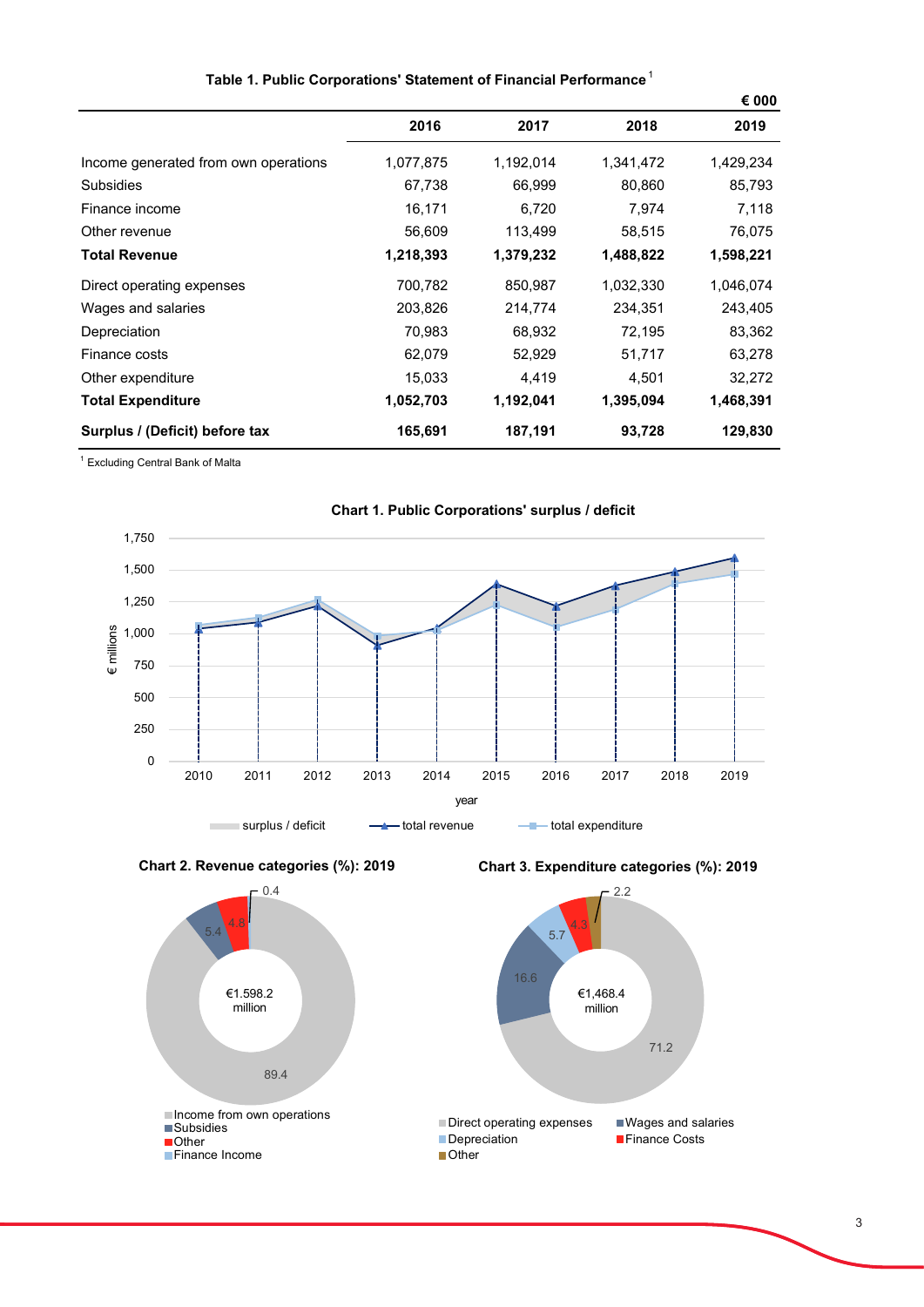| Table 2. Public Corporations' Statement of Financial Position |  |  |  |  |  |
|---------------------------------------------------------------|--|--|--|--|--|
|---------------------------------------------------------------|--|--|--|--|--|

|                                     |           |           |           | € 000     |
|-------------------------------------|-----------|-----------|-----------|-----------|
|                                     | 2016      | 2017      | 2018      | 2019      |
| Land and Buildings                  | 929,276   | 1,079,530 | 1,121,845 | 1,204,494 |
| Infrastructure, plant and equipment | 933,134   | 946,399   | 984,453   | 1,041,037 |
| Intangible assets                   | 252,579   | 260,573   | 357,551   | 688,864   |
| <b>Total Non-Financial Assets</b>   | 2,114,988 | 2,286,502 | 2,463,849 | 2,934,395 |
| Cash and cash equivalents           | 268,749   | 322,477   | 292,578   | 317,528   |
| Stocks and Inventories              | 77,887    | 83,665    | 81,225    | 79,969    |
| <b>Financial assets</b>             | 463,113   | 444,545   | 446,311   | 454,684   |
| Trade and other receivables         | 334,004   | 358,059   | 403,680   | 437,435   |
| Other assets                        | 53,931    | 49,173    | 52,176    | 83,446    |
| <b>Total Financial Assets</b>       | 1,197,683 | 1,257,918 | 1,275,971 | 1,373,062 |
| <b>Total Assets</b>                 | 3,312,671 | 3,544,420 | 3,739,820 | 4,307,457 |
| Bank borrowings                     | 1,196,203 | 1,240,051 | 1,222,208 | 1,128,436 |
| Trade and other payables            | 502,743   | 411,650   | 448,894   | 489,105   |
| Other liabilities                   | 404,372   | 442,415   | 509,833   | 1,010,323 |
| <b>Total Financial Liabilities</b>  | 2,103,318 | 2,094,116 | 2,180,934 | 2,627,863 |
| <b>Net worth</b>                    | 1,209,353 | 1,450,304 | 1,558,886 | 1,679,594 |

1 Excluding Central Bank of Malta







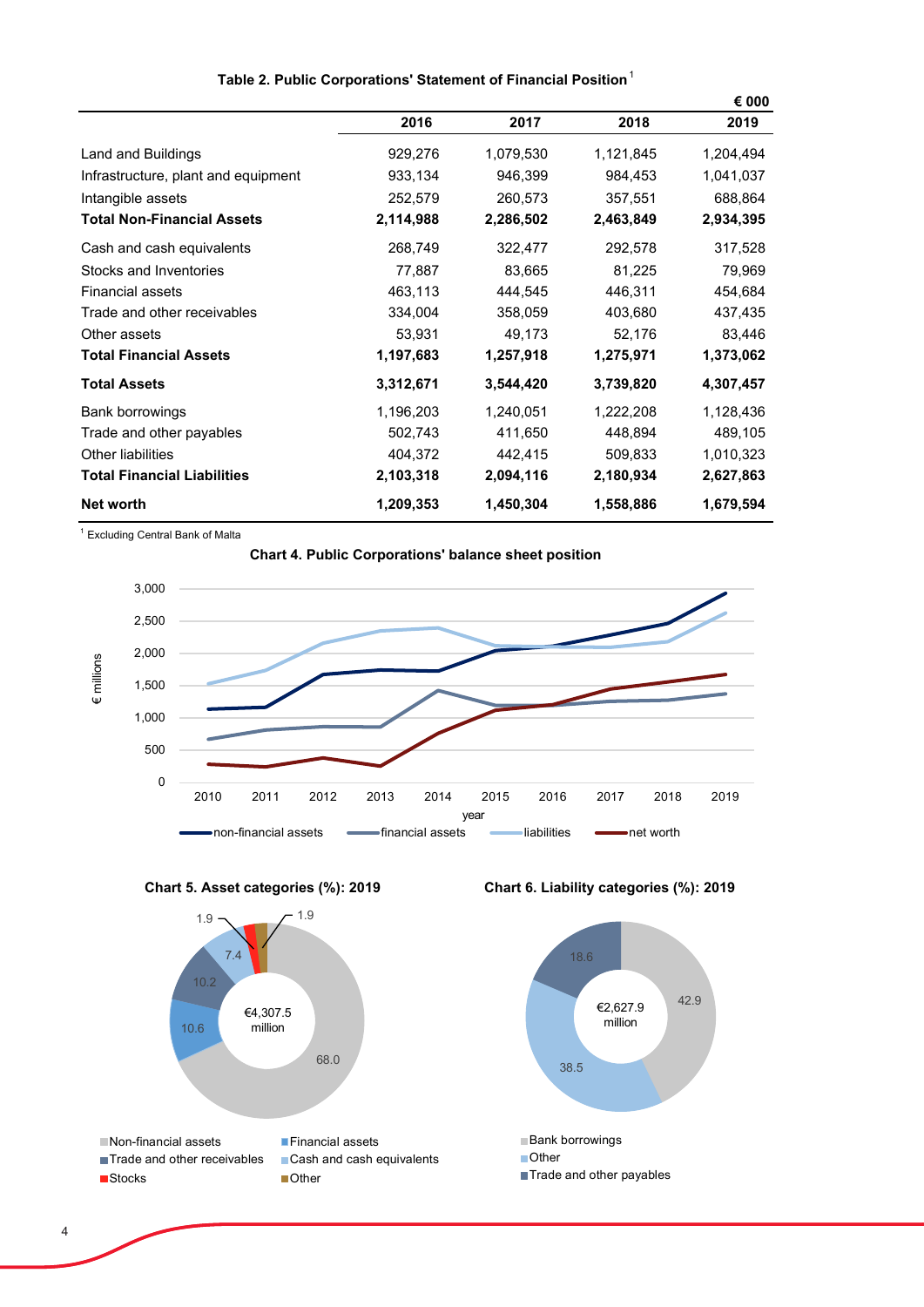#### **Table 3. Public Corporations - Main Aggregates of the Statement of the Financial Performance by NACE <sup>1</sup>**

|                                                                         |              |                        |                      |                          |                        |                        |                      |                   |                        |                        |                      |                          |                        |                        |                      |                          | € 000           |
|-------------------------------------------------------------------------|--------------|------------------------|----------------------|--------------------------|------------------------|------------------------|----------------------|-------------------|------------------------|------------------------|----------------------|--------------------------|------------------------|------------------------|----------------------|--------------------------|-----------------|
|                                                                         |              |                        |                      | 2016                     |                        |                        |                      | 2017              |                        |                        |                      | 2018                     |                        |                        |                      | 2019                     |                 |
| <b>NACE Classification</b>                                              |              | No.<br>of Corporations | <b>Total Revenue</b> | <b>Total Expenditure</b> | <b>Surplus/Deficit</b> | No.<br>of Corporations | <b>Total Revenue</b> | Total Expenditure | <b>Surplus/Deficit</b> | No.<br>of Corporations | <b>Total Revenue</b> | <b>Total Expenditure</b> | <b>Surplus/Deficit</b> | No.<br>of Corporations | <b>Total Revenue</b> | <b>Total Expenditure</b> | Surplus/Deficit |
| Manufacturing                                                           | C            | 3                      | 3,173                | 3,169                    | 4                      | 3                      | 8,245                | 7,743             | 502                    | 3                      | 9,766                | 8,324                    | 1,443                  | 3                      | 10,308               | 9,250                    | 1,058           |
| Electricity, gas, steam and air<br>conditioning supply                  | D            | $\overline{2}$         | 377,893              | 312,990                  | 64,903                 | 2                      | 456,560              | 396,981           | 59,579                 | $\overline{2}$         | 464,082              | 440,431                  | 23,651                 | 2                      | 480,544              | 458,044                  | 22,500          |
| Water supply; sewerage, waste<br>management and remediation activities  | E.           | $\overline{1}$         | 87,870               | 80,554                   | 7,316                  | $\overline{1}$         | 87,497               | 85,347            | 2,149                  | $\mathbf{1}$           | 93,916               | 87,760                   | 6,156                  |                        | 104,651              | 92,662                   | 11,989          |
| Construction                                                            | F.           | $\mathbf 1$            | 9.996                | 1,733                    | 8,263                  |                        | 24,160               | 1,662             | 22,499                 |                        | 15,674               | 1,935                    | 13,739                 |                        | 52,260               | 10,927                   | 41,332          |
| Wholesale and retail trade; repair of<br>motor vehicles and motorcycles | G            | $\overline{c}$         | 242,957              | 219,353                  | 23,604                 | $\overline{2}$         | 245,873              | 229,000           | 16,873                 | $\overline{2}$         | 318,825              | 319,772                  | $-947$                 | 2                      | 358,431              | 346,586                  | 11,845          |
| Transportation and storage                                              | H            | $\overline{7}$         | 293,480              | 286,758                  | 6,722                  | $\overline{7}$         | 338,219              | 315,567           | 22,652                 | 9                      | 377,909              | 371,548                  | 6,362                  | 10                     | 366,751              | 357,211                  | 9,541           |
| Accommodation and food service<br>activities                            | $\mathbf{I}$ | $\overline{4}$         | 16,321               | 6,766                    | 9,556                  | 3                      | 8,676                | 6,910             | 1,766                  | 3                      | 8,257                | 6,227                    | 2,029                  | 3                      | 8,046                | 6,168                    | 1,878           |
| Information and communication                                           | J            | $\overline{4}$         | 20,129               | 21,164                   | $-1,035$               | 4                      | 26,444               | 24,848            | 1,596                  | $\overline{4}$         | 19,584               | 20,695                   | $-1,111$               | $\overline{4}$         | 23,742               | 24,011                   | $-268$          |
| Financial and insurance activities                                      | K            | 5                      | 48,892               | 37,210                   | 11,681                 | 6                      | 50,432               | 39,177            | 11,255                 | $\overline{7}$         | 40,487               | 45,163                   | $-4,676$               | 7                      | 60,600               | 56,574                   | 4,027           |
| Real estate activities                                                  | L            | $\overline{7}$         | 65,567               | 33,564                   | 32,003                 | $\overline{7}$         | 81,770               | 34,655            | 47,115                 | $\overline{7}$         | 74,559               | 37,807                   | 36,751                 | $\overline{7}$         | 64,044               | 49,361                   | 14,683          |
| Professional, scientific and technical<br>activities                    | M            | $\sqrt{5}$             | 2,000                | 518                      | 1,481                  | 5                      | 687                  | 545               | 142                    | 5                      | 1,468                | 548                      | 920                    | 5                      | 1,260                | 567                      | 692             |
| Administrative and support service<br>activities                        | N            | $\overline{4}$         | 49,007               | 48,060                   | 947                    | 4                      | 49,476               | 48,594            | 882                    | 5                      | 62,856               | 53,699                   | 9,157                  | 5                      | 65,842               | 55,638                   | 10,204          |
| Education                                                               | P            | -1                     | 1,110                | 865                      | 245                    |                        | 1,192                | 1,011             | 181                    | $\overline{2}$         | 1,440                | 1,186                    | 254                    | 2                      | 1,741                | 1,391                    | 350             |
|                                                                         |              | 46                     | 1,218,393            | 1,052,703                | 165,691                | 46                     | 1,379,232            | 1,192,041         | 187,191                | 51                     | 1,488,822            | 1,395,094                | 93,728                 | 52                     | 1,598,221            | 1,468,391                | 129,830         |

1 Excluding Central Bank of Malta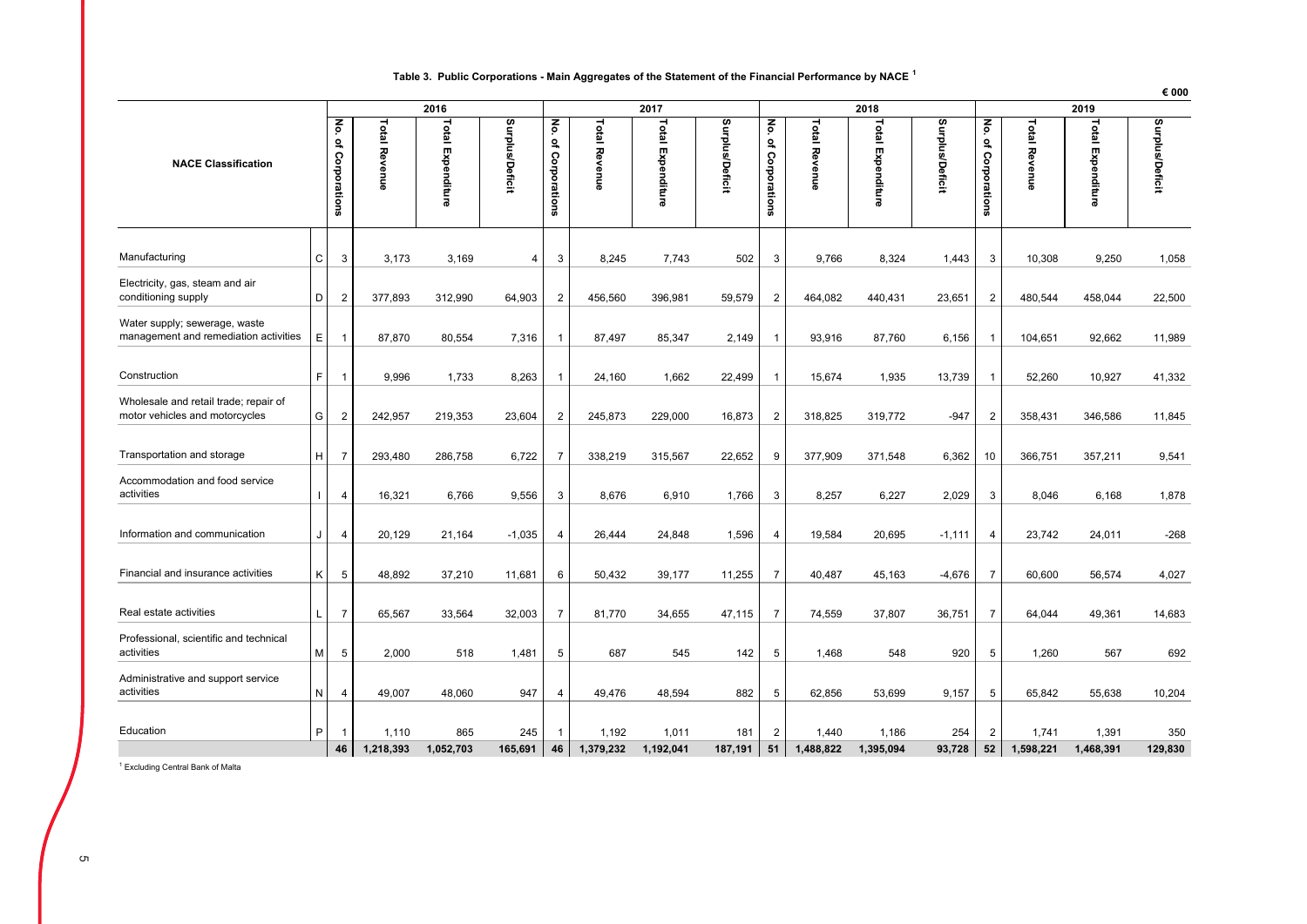#### **Table 4. Public Corporations - Main Aggregates of the Statement of the Financial Position by NACE<sup>1</sup>**

|                                                                         |              |                           |                     | 2016              |                  |                          |              | 2017              |                  |                           |              | 2018              |                  |                          |              | 2019              |                  |
|-------------------------------------------------------------------------|--------------|---------------------------|---------------------|-------------------|------------------|--------------------------|--------------|-------------------|------------------|---------------------------|--------------|-------------------|------------------|--------------------------|--------------|-------------------|------------------|
| <b>NACE Classification</b>                                              |              | No.<br>٩,<br>Corporations | <b>Total Assets</b> | Total Liabilities | <b>Net Worth</b> | No.<br>٩<br>Corporations | Total Assets | Total Liabilities | <b>Net Worth</b> | No.<br>٩,<br>Corporations | Total Assets | Total Liabilities | <b>Net Worth</b> | No.<br>٩<br>Corporations | Total Assets | Total Liabilities | <b>Net Worth</b> |
| Manufacturing                                                           | С            | 3                         | 1,620               | 618               | 1,003            | 3                        | 3,672        | 2,344             | 1,329            | 3                         | 3,639        | 1,373             | 2,265            | 3                        | 4,262        | 1,319             | 2,944            |
| Electricity, gas, steam and air<br>conditioning supply                  | D            | $\overline{2}$            | 1,159,296           | 567,235           | 592,061          | $\overline{2}$           | 1,230,236    | 520,858           | 709,379          | $\overline{2}$            | 1,232,129    | 525,943           | 706,186          | $\overline{2}$           | 1,557,899    | 851,986           | 705,913          |
| Water supply; sewerage, waste<br>management and remediation activities  | Ε            | $\overline{1}$            | 356,714             | 267,524           | 89,190           | -1                       | 351,995      | 260,657           | 91,339           | $\mathbf{1}$              | 375,877      | 279,231           | 96,646           | $\overline{1}$           | 400,914      | 292,811           | 108,104          |
| Construction                                                            | F.           | $\overline{1}$            | 156,375             | 45.053            | 111,322          | -1                       | 179,864      | 59,115            | 120,748          | $\mathbf{1}$              | 190,263      | 61.855            | 128,408          | $\mathbf{1}$             | 234,379      | 75,398            | 158,981          |
| Wholesale and retail trade; repair of<br>motor vehicles and motorcycles | G            | $\overline{2}$            | 206,171             | 127,732           | 78,439           | $\overline{2}$           | 227,357      | 139,276           | 88,081           | $\overline{2}$            | 261,191      | 183,678           | 77,513           | $\overline{2}$           | 301,514      | 207,113           | 94,401           |
| Transportation and storage                                              | H            | $\overline{7}$            | 334,951             | 265.925           | 69,026           | 7                        | 405,478      | 299,523           | 105,955          | 9                         | 484,385      | 307,313           | 177,072          | 10                       | 526,727      | 323,936           | 202,791          |
| Accommodation and food service<br>activities                            |              | $\overline{4}$            | 35,944              | 28,837            | 7,108            | 3                        | 36,714       | 14,965            | 21,749           | 3                         | 38,271       | 15,524            | 22,747           | 3                        | 41,750       | 18,100            | 23,650           |
| Information and communication                                           | J            | $\overline{4}$            | 32,604              | 24,097            | 8,507            | $\overline{4}$           | 32,982       | 22,763            | 10,219           | 4                         | 30,464       | 21,416            | 9,048            | 4                        | 32,345       | 23,622            | 8,723            |
| Financial and insurance activities                                      | Κ            | 5                         | 351,336             | 314,813           | 36,522           | 6                        | 375,555      | 313,264           | 62,291           | $\overline{7}$            | 370,005      | 315,243           | 54,762           | $\overline{7}$           | 388,274      | 322,607           | 65,667           |
| Real estate activities                                                  | $\mathbf{I}$ | $\overline{7}$            | 661,857             | 451,178           | 210,679          | $\overline{7}$           | 685,532      | 452,682           | 232,851          | $\overline{7}$            | 733,481      | 461,051           | 272,431          | $\overline{7}$           | 773,507      | 485,236           | 288,271          |
| Professional, scientific and technical<br>activities                    | М            | 5                         | 3,834               | 1,870             | 1,964            | 5                        | 3,739        | 1,697             | 2,042            | 5                         | 3,751        | 1,120             | 2,632            | 5                        | 4,412        | 1,861             | 2,550            |
| Administrative and support service<br>activities                        | N            | $\overline{4}$            | 10,981              | 7,886             | 3,096            | 4                        | 10,282       | 6,518             | 3,765            | 5                         | 15,129       | 6,525             | 8,604            | 5                        | 39,951       | 23,152            | 16,799           |
| Education                                                               | P            | -1                        | 987                 | 548               | 439              | -1                       | 1,013        | 456               | 557              | $\overline{2}$            | 1,234        | 661               | 573              | $\overline{2}$           | 1,523        | 723               | 800              |
|                                                                         |              | 46                        | 3,312,671           | 2,103,318         | 1,209,353        | 46                       | 3,544,420    | 2,094,116         | 1,450,304        | 51                        | 3,739,820    | 2,180,934         | 1,558,886        | 52                       | 4,307,457    | 2,627,863         | 1,679,594        |

1 Excluding Central Bank of Malta

**€ 000**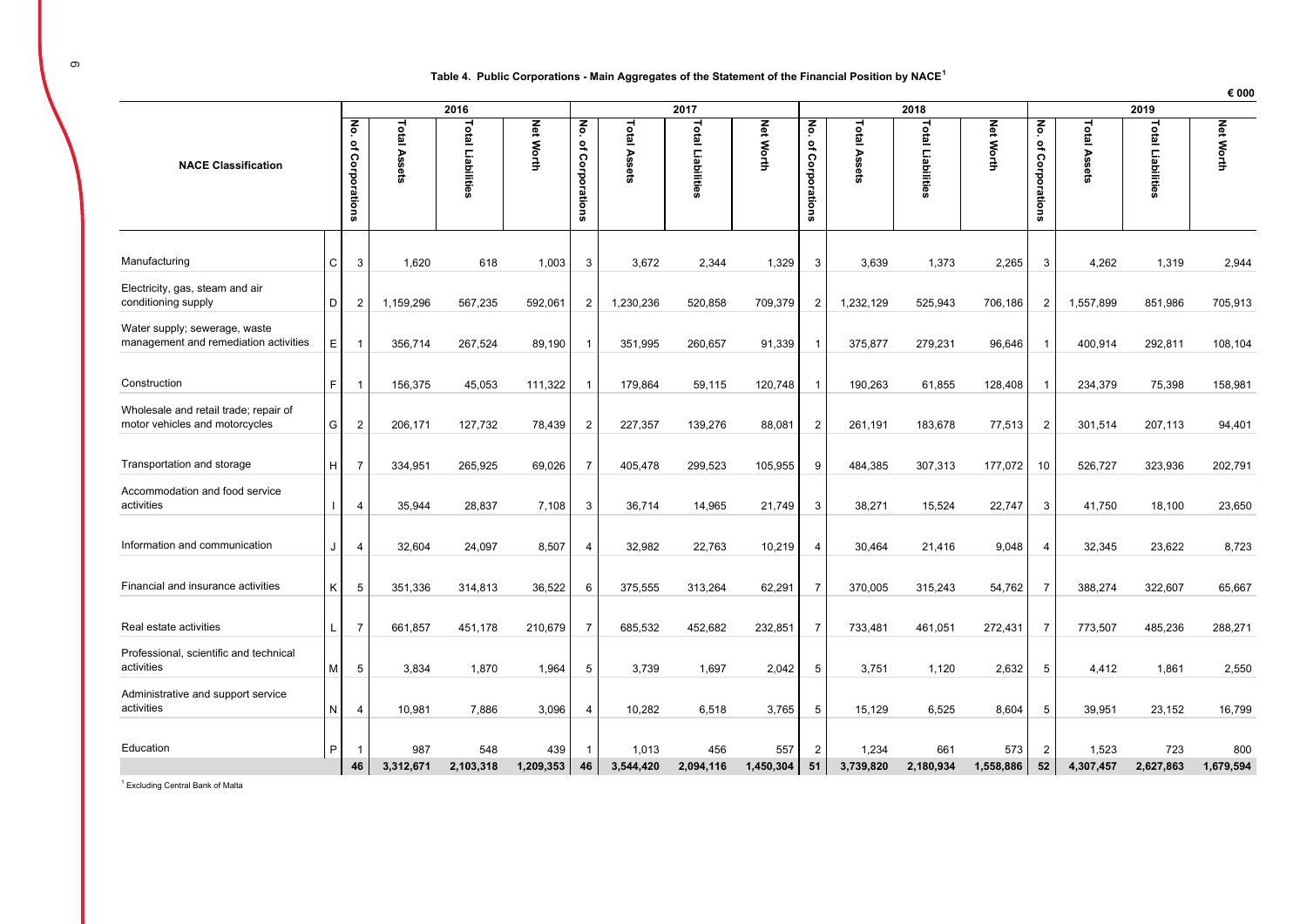

**Chart 7. Public Corporations' surplus / deficit by NACE industry: 2019**

**Chart 8. Public Corporations' net worth by NACE industry: 2019**



€ millions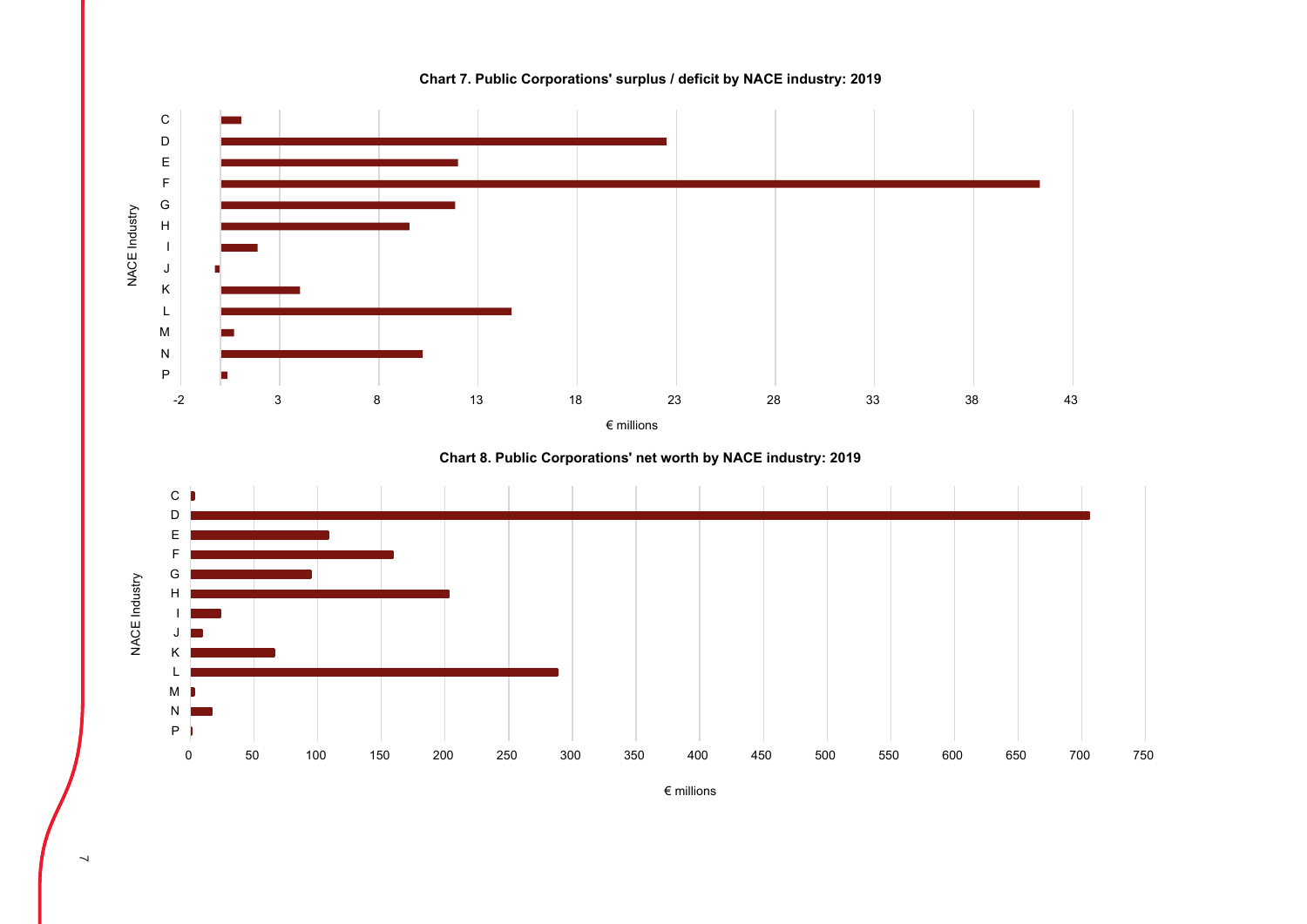|                                      |           |           |           | € 000     |
|--------------------------------------|-----------|-----------|-----------|-----------|
|                                      | 2016      | 2017      | 2018      | 2019      |
| Income generated from own operations | 1,171,289 | 1,261,939 | 1,399,738 | 1,499,121 |
| <b>Subsidies</b>                     | 67,738    | 66,999    | 80,860    | 85,793    |
| Finance income                       | 16,171    | 6,720     | 7,974     | 7,118     |
| Other revenue                        | 57,747    | 114,617   | 59,876    | 77,933    |
| <b>Total Revenue</b>                 | 1,312,945 | 1,450,275 | 1,548,449 | 1,669,966 |
| Direct operating expenses            | 706,926   | 857,170   | 1,039,739 | 1,053,580 |
| Wages and salaries                   | 214,121   | 226,001   | 245,727   | 255,375   |
| Depreciation                         | 71,753    | 69,990    | 73,543    | 84,912    |
| Finance costs                        | 62,079    | 52,929    | 51,717    | 63,278    |
| Other expenditure                    | 35,936    | 21,994    | 15,995    | 51,491    |
| <b>Total Expenditure</b>             | 1,090,815 | 1,228,084 | 1,426,721 | 1,508,636 |
| Surplus / (Deficit) before tax       | 222,131   | 222,191   | 121,728   | 161,330   |

## **Table 6. Public Corporations' Statement of Financial Position (including Central Bank of Malta)**

|                                     |           |            |            | € 000      |
|-------------------------------------|-----------|------------|------------|------------|
|                                     | 2016      | 2017       | 2018       | 2019       |
| Land and Buildings                  | 958,797   | 1,111,906  | 1,153,517  | 1,236,169  |
| Infrastructure, plant and equipment | 937,583   | 952,346    | 990,163    | 1,046,664  |
| Intangible assets                   | 252,579   | 260,573    | 357,551    | 688,864    |
| <b>Total Non-Financial Assets</b>   | 2,148,958 | 2,324,825  | 2,501,231  | 2,971,697  |
| Cash and cash equivalents           | 1,310,539 | 4,677,447  | 4,850,646  | 5,896,053  |
| Stocks and Inventories              | 77,887    | 83,665     | 81,225     | 79,969     |
| <b>Financial assets</b>             | 4,555,859 | 4,202,704  | 4,406,227  | 3,841,042  |
| Trade and other receivables         | 688,945   | 736,888    | 677,882    | 705,864    |
| Other assets                        | 66,868    | 101,792    | 76,466     | 101,021    |
| <b>Total Financial Assets</b>       | 6,700,097 | 9,802,495  | 10,092,447 | 10,623,949 |
| <b>Total Assets</b>                 | 8,849,055 | 12,127,320 | 12,593,678 | 13,595,646 |
| Bank borrowings                     | 1,196,203 | 1,240,051  | 1,222,208  | 1,128,436  |
| Trade and other payables            | 4,375,982 | 7,182,104  | 7,358,319  | 7,570,704  |
| <b>Other liabilities</b>            | 1,641,295 | 1,806,558  | 1,989,326  | 2,729,282  |
| <b>Total Financial Liabilities</b>  | 7,213,480 | 10,228,713 | 10,569,852 | 11,428,421 |
| Net worth                           | 1,635,575 | 1,898,607  | 2,023,826  | 2,167,225  |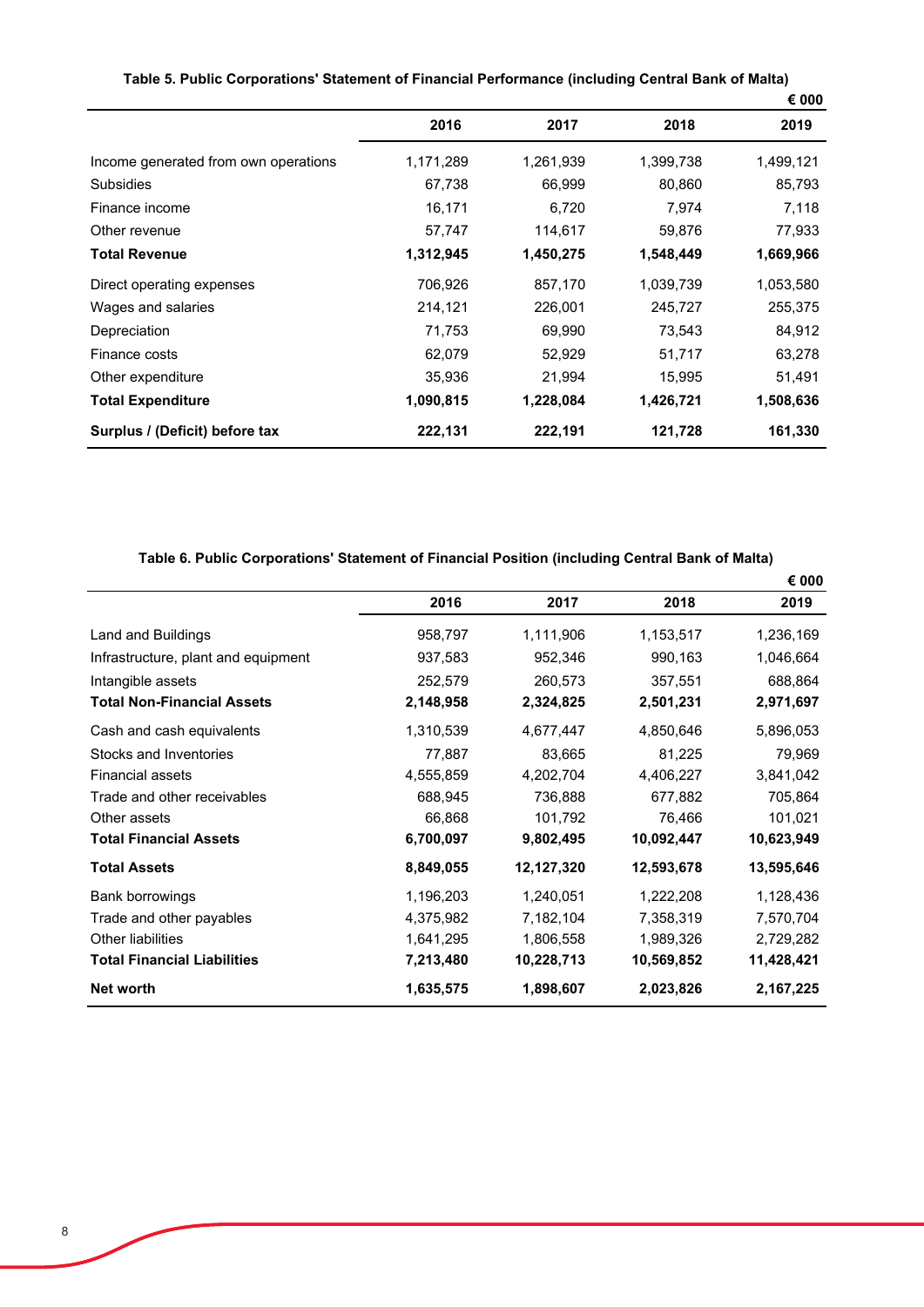### **List of Public Corporations as at 31 December 2019**

|                                                     | <b>NACE code</b> |                                             | <b>NACE code</b> |
|-----------------------------------------------------|------------------|---------------------------------------------|------------------|
| <b>AirMalta Aviation Services Ltd</b>               | 52               | Malta Development Bank                      | 64               |
| Air Malta plc                                       | 51               | Malta Digital Hub Ltd                       | 68               |
| Automated Revenue Management Services Ltd<br>(ARMS) | 63               | Malta Electronic Certification Services Ltd | 63               |
| Casma Ltd                                           | 68               | Malta Financial Services Authority          | 66               |
| Central Bank of Malta                               | 64               | Malta Freeport Coporation Ltd.              | 68               |
| ClearFlowPlus Ltd                                   | 71               | Malta Life Sciences Centre Ltd              | 68               |
| D3 Power Generation Ltd                             | 35               | Malta Marketing Co. Ltd                     | 73               |
| Enemalta plc                                        | 35               | Malta Stock Exchange Institute Ltd          | 85               |
| Enemed Co. Ltd.                                     | 46               | Malta Stock Exchange plc                    | 66               |
| <b>Energy Service Centre Ltd</b>                    | 33               | Malta University Consulting Ltd             | 85               |
| <b>Engineering Resources Ltd</b>                    | 78               | Malta University Holding Co. Ltd            | 64               |
| Gozo Channel (Operations) Ltd                       | 50               | Malta University Residence Ltd              | 55               |
| Gozo Heliport Ltd                                   | 52               | Mediterranean Conference Centre             | 82               |
| Heritage Malta Services Ltd                         | 68               | Mediterranean Offshore Bunkering Co. Ltd    | 52               |
| Indis Malta Ltd                                     | 68               | Melita Transgas Co. Ltd                     | 49               |
| Institute of Foreign Direct Investment Studies Ltd  | 73               | Milano Due Ltd                              | 55               |
| International Clean Energy Ltd                      | 74               | <b>MPG Energy Services Ltd</b>              | 19               |
| International Energy Service Centre Ltd             | 33               | MSX p.l.c.                                  | 64               |
| Keys Security Services Ltd                          | 80               | Petromal Co. Ltd                            | 47               |
| <b>KM Holdings Ltd</b>                              | 64               | Public Broadcasting Services Ltd.           | 60               |
| Kordin Grain Terminal Co. Ltd                       | 52               | <b>Transport Malta</b>                      | 52               |
| Libyan Maltese Investment Co Ltd                    | 64               | Malta University Broadcasting Ltd           | 60               |
| Malita Investments Plc                              | 41               | Vault Finance Ltd                           | 65               |
| Malpro Ltd                                          | 68               | Vivaldi Hotel (Operations) Ltd              | 55               |
| Malta Air Traffic Services Ltd                      | 52               | <b>Water Services Corporation</b>           | 36               |
| Malta Air Travel Ltd (a.k.a Malta Med Air Ltd)      | 51               | World Aviation Group Ltd                    | 79               |
| Malta Business Registry                             | 82               |                                             |                  |
|                                                     |                  |                                             |                  |

Note: Companies that are in the process of dissolution or have been struck off do not feature in this list.